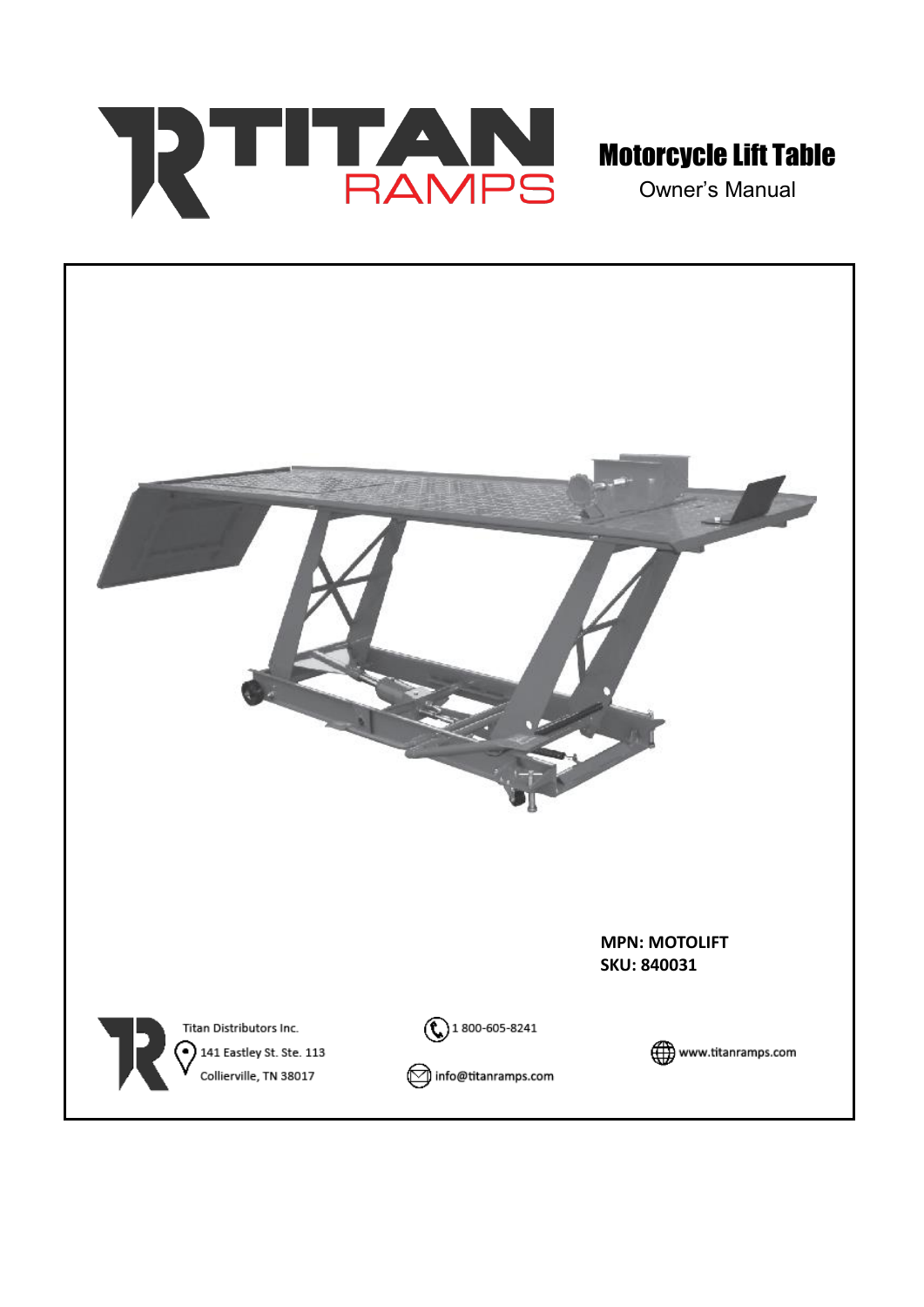#### **General Comments:**

Congratulations on the purchase of your new TITAN product! This product was carefully designed and manufactured to give you many years of dependable service. Only minor maintenance (such as cleaning and lubricating) is required to keep it in top working condition. Be sure to observe all maintenance procedures and safety precautions in this manual and on any safety decals located on the product and on any equipment that you use in conjunction with this product.

This manual is designed to help you do a better, safer job. Read this manual carefully and become familiar with its contents. **SAVE THIS MANUAL FOR FUTURE REFERENCE!** 

#### **UNPACKING**

#### **INSTRUCTIONS**

When unpacking the lift:

- Carefully remove the parts from the box.
- Make sure that all items listed in the packing list are included.
- Inspect the lift carefully to make sure no breakage or damage occurred during shipping.
- Do not discard the packing material until you have carefully inspected and successfully operated the tool.

#### **WARNINGS**

Safety, performance, and dependability have been given top priority in the design of this **TITAN** product making it easy to maintain and operate.

#### **WARNING:**

Do not attempt to use this product until you thoroughly read and completely understand the operator's manual. Pay close attention to the safety rules, including Dangers, Warnings, and Cautions. If you use your product properly and only as intended, you will enjoy years of safe, reliable service.

#### **WARNING**:

Before beginning operation, always wear ANSI-approved safety goggles and heavyduty work gloves.

#### **WARNING**:

When using the lift basic safety precautions should always be followed to reduce the risk of personal injury and damage to equipment!

#### **WARNING**:

The warnings, cautions, and instructions discussed in this instruction manual cannot cover all possible conditions and situations that may occur. It must be understood by the operator that common sense and caution are factors which cannot be built into this product, but must be supplied by the operator.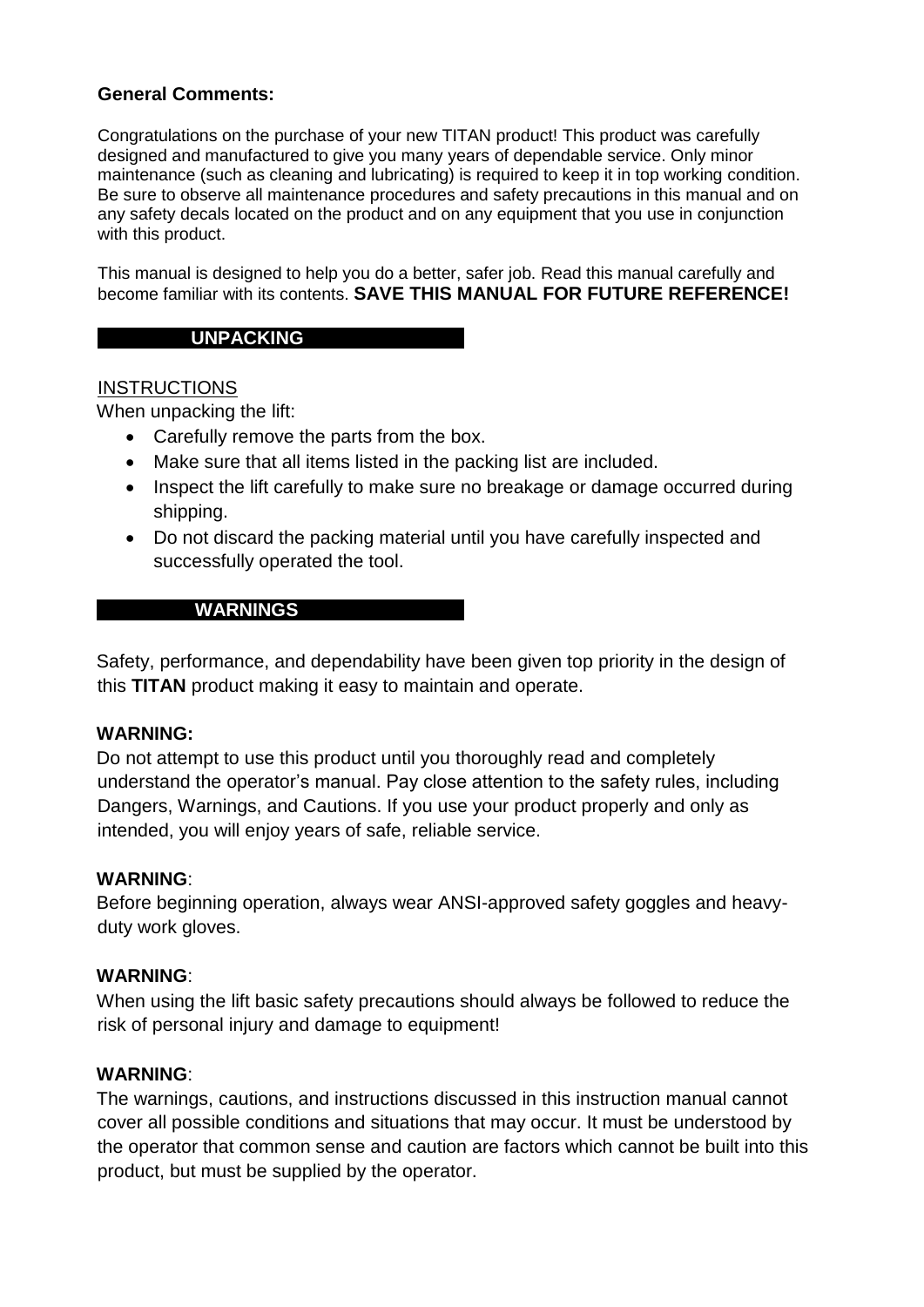#### **WARNING**:

ALWAYS keep clear of load when lifting and lowering. ALWAYS check for obstructions prior to lifting and lowering. ALWAYS inspect before every use.

#### **WARNING**:

ALWAYS use on hard, level surface. ALWAYS secure load with an appropriate restraint device. ALWAYS apply parking brake and chock tires before lifting or lowering.

#### **WARNING**:

ALWAYS check your bottle jack to make sure it is working properly prior to actual use. If it does not appear to be working properly, troubleshoot prior to actual use. Bleeding the bottle jack is recommended when it does not appear to be working properly.

#### **WARNING**:

NEVER use if parts are loose or damaged. NEVER lift motorcycle with the rear wheel still on the ramp. DO NOT ADJUST SAFETY VALVE.

#### **WARNING**:

DO NOT EXEED the stated limit or operate the jack beyond its rated capacity.

# **WARNING:**

## **NEVER USE THIS LIFT IF ANY PART OF IT SEEMS TO BE DAMAGED OR MALFUNCTIONING! THIS CAN BE HIGHLY DANGEROUS!**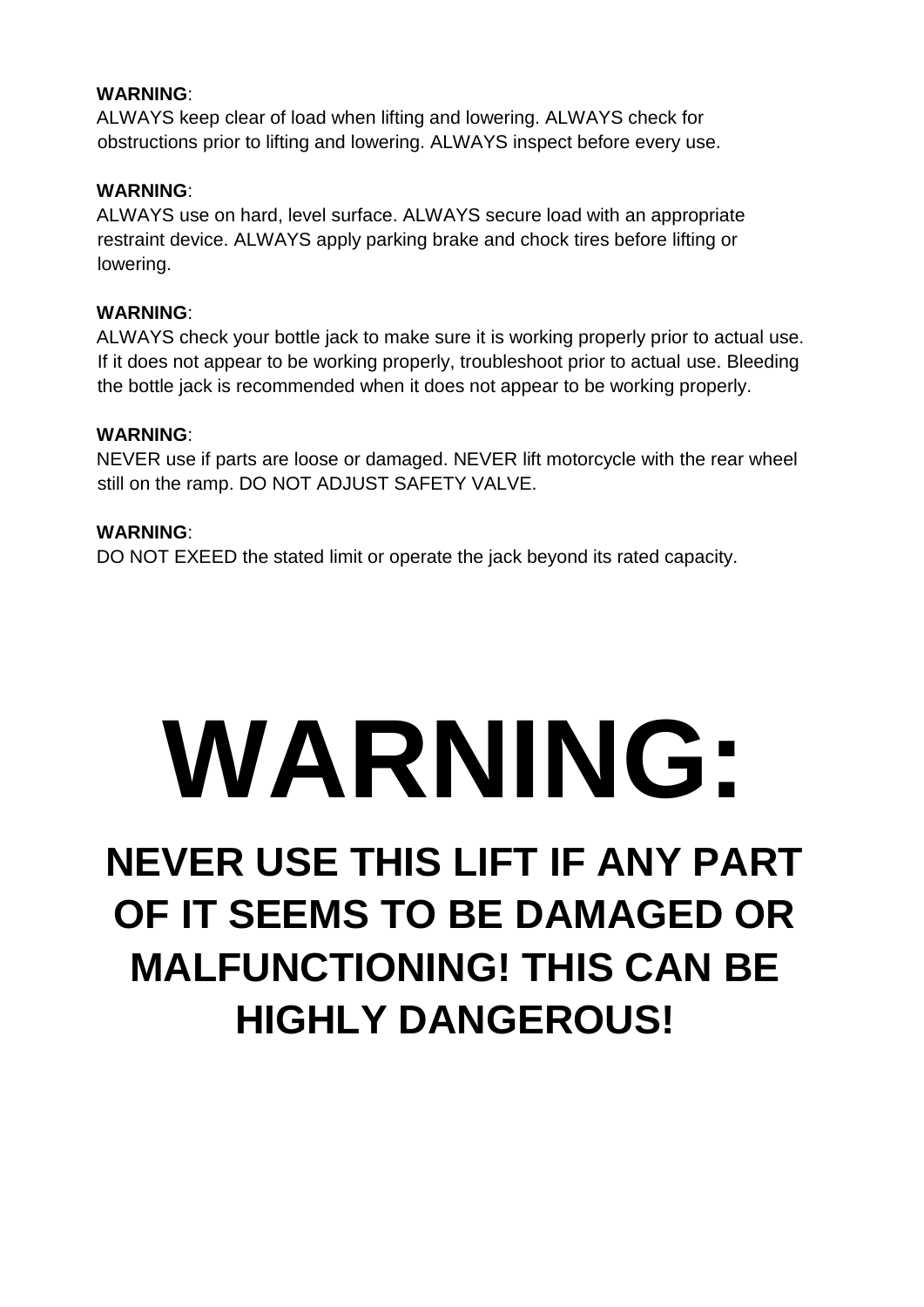#### **GENERAL SAFETY RULES**

■ **Work area conditions.** Cluttered areas invite injuries.

■ **Additional work area conditions.** Do not use machines or power tools in damp or wet locations. Do not expose to rain. Keep work area well lit.

■ **Keep children away.** Children must never be allowed in the work area. Do not let them handle machines, tools or extension cords.

■ **Store idle equipment.** When not in use tools must be stored in a dry location to inhibit rust. Always lock up tools and keep them out of the reach of children.

■ **Use the right tool for the job.** Do not attempt to force a small tool or attachment to do the work of a larger industrial tool. There are certain applications for which this tool was designed. It will do the job better and safer at the rate for which it was intended. Do not modify this tool and do not use this tool for a purpose for which it was not intended.

■ **Dress properly.** Do not wear loose clothing or jewelry as they can get caught in moving parts. Protective, electrically non-conductive clothing and non-skid footwear are recommended when working. Wear restrictive hair covering to contain long hair.

■ **Use eye protection.** Always wear ANSI-approved impact safety glasses underneath a full face shield during use. Also wear heavy duty work gloves.

■ **Do not over reach.** Keep proper footing and balance at all times. Do not reach over or across running machines.

■ **Maintain tools with care.** Keep tools sharp and clean for better and safer performance. Follow instructions for lubricating and changing accessories. The handles must be kept clean, dry and free from oil and grease at all times.

■ **Remove adjusting keys and wrenches.** Check that keys and adjusting wrenches are removed from the tool or machine work surface before starting work.

■ Stay alert. Watch what you are doing. Use common sense. Do not operate any tool when you are tired.

■ **Check for damaged parts.** Before using any tool, any parts that appear damaged should be carefully checked to determine that it will operate properly and perform its intended function. Any part that is damaged should be replaced.

■ **Replacement parts and accessories.** When servicing use only identical replacement parts. Use of any other parts will void the warranty. Only use accessories intended for use

with this tool. Approved accessories are available from our company.

■ **Do not operate tools if under the influence of alcohol or drugs.** Read warning labels on prescriptions to determine if your judgment or reflexes are impaired while taking drugs.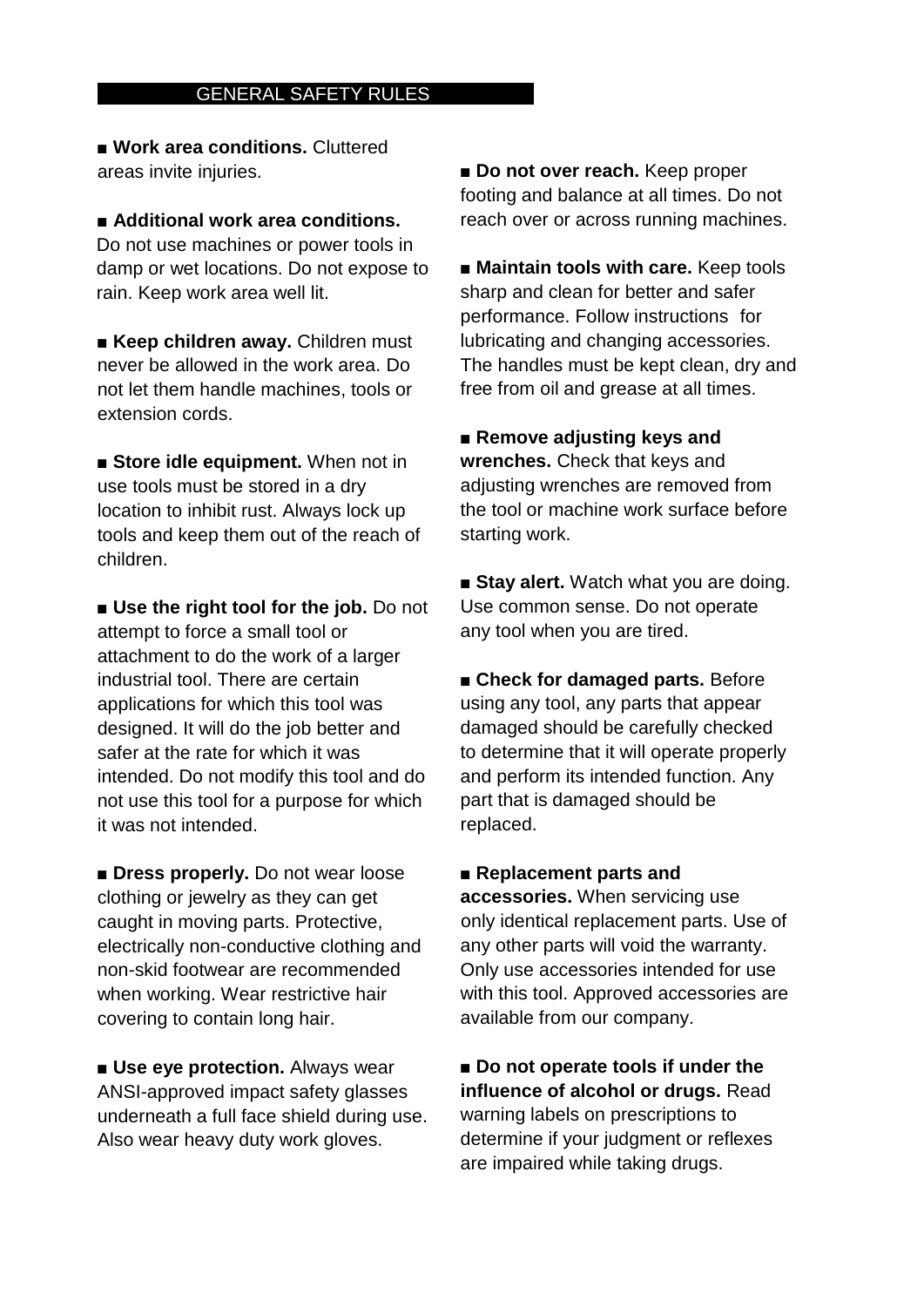#### ASSEMBLY

#### **USE THE PARTS DIAGRAM AND TABLE AS YOUR GUIDE FOR THIS ASSEMBLY. ASSEMBLY WITH TWO OR MORE PEOPLE IS MUCH SAFER AND EASIER THAN ASSEMBLING THIS PRESS ALONE!**

- 1. Attach the casters to the frame assembly using the bolts, washers, and nuts shown in the parts diagram.
- 2. Screw in the adjustment screws and attach the base.
- 3. Attach the vise base to the front of the platform using the bolts, washers, and nuts as shown in the parts diagram.
- 4. Attach the stop plate to the platform using the bolts, washers, and nuts as shown in the parts diagram.
- 5. Attach the foot pedal to the pump input shaft. Then, attach the release pedal to the valve shaft as shown in the parts diagram.
- 6. Install the access panel so that it covers the opening in the platform.
- 7. Install the ramp to the back of the platform and insert both pins from the bottom up into the holes in the platform.

#### **GENERAL OPERATING INSTRUCTIONS:**

- 1. **Put the lift on a flat surface capable of supporting at least 1300 lbs.**
- 2. **Raise the casters off the ground using the adjustment screws.**
- 3. **Stabilize the motorcycle on the lift.**
	- **a. First, use the motorcycle stand.**
	- **b. Then, clamp the vise to the front wheel.**
	- **c. Adjust the stop plate against the motorcycle tire and tighten the bolts to hold it in place.**
	- **d. Use tie-down straps to strap the motorcycle to the table.**
- 4. **To lift:**
	- **a. Pump the foot pedal to raise the lift.**
	- **b. Put the locking bar through the holes in the rear lifting arm so that it cannot be lowered unintentionally.**
	- **c. Once the locking bar is in place, gently use the release pedal to lower the platform until the load is fully resting on the locking bar (not on the jack).**
- 5. **To lower:**
	- **a. Check to make sure there are no tools, parts, etc. on or under the vehicle.**
	- **b. Pump the foot pedal slightly to bring the lift off of the locking bar.**
	- **c. Remove the locking bar.**
	- **d. Gently press the release pedal to lower to the ground.**
	- **e. Remove all safety straps and un-clamp from the vise to remove motorcycle.**
	- **f. Unscrew the adjustment screws to lower the lift back onto casters.**
- 6. **Maintain this lift properly – store and maintain in a protected environment; do not expose to excessive moisture; protect from corrosive materials; clean regularly with water or suitable detergent; check oil levels; check hydraulic fluid levels; keep lubricated; bleed the jack if it does not seem to be working properly.**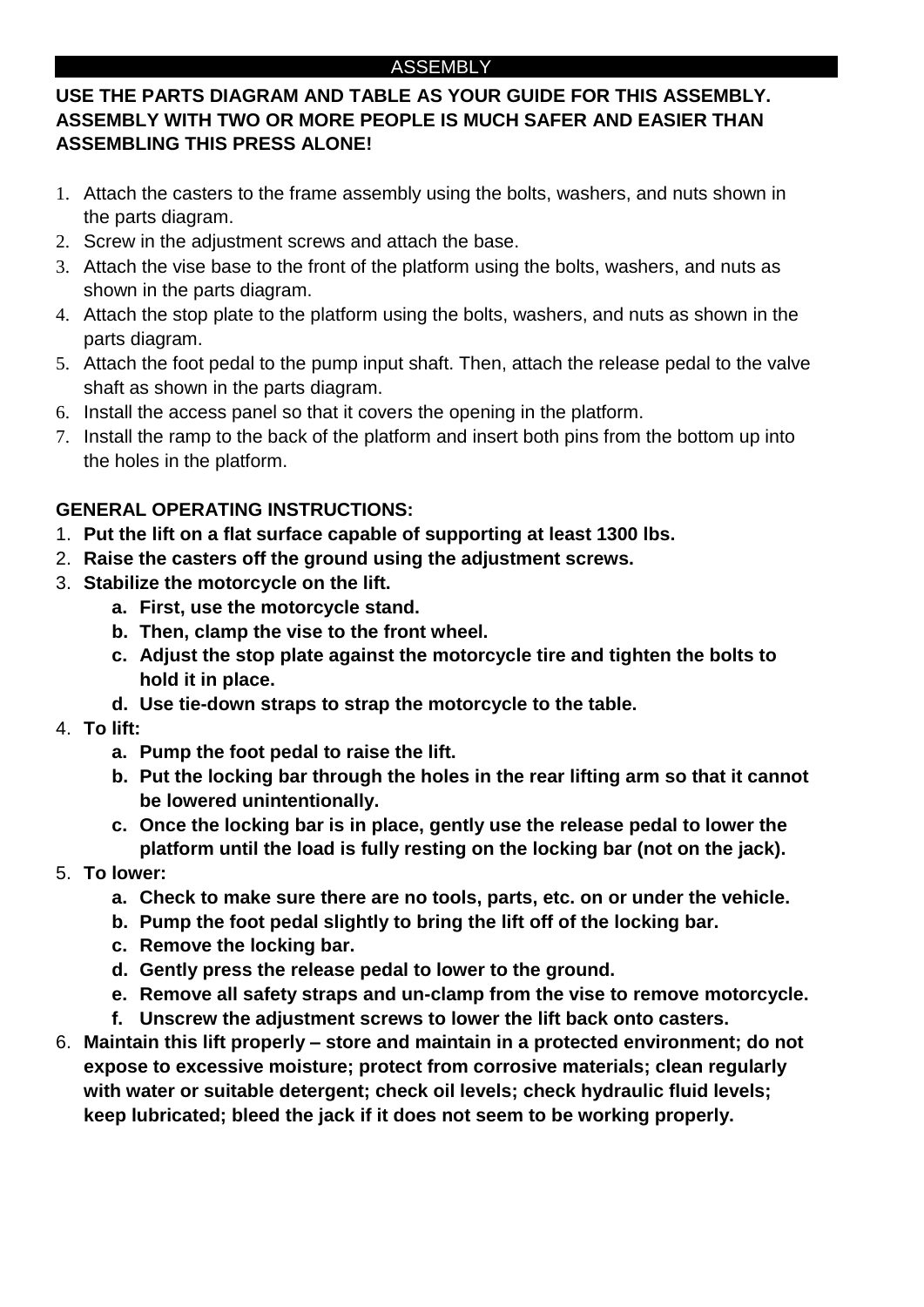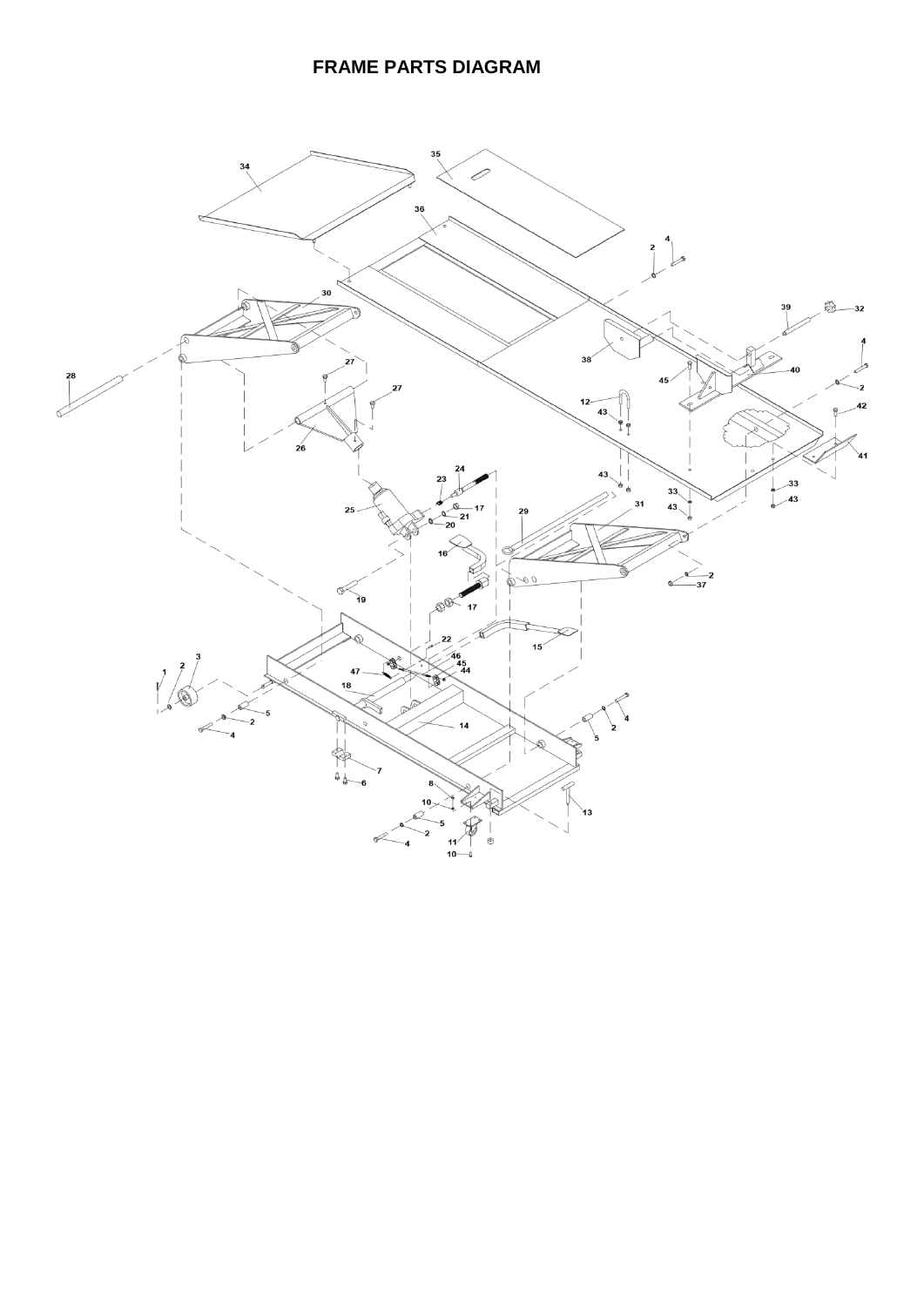#### **FRAME PARTS LIST**

| Part           | <b>Description</b>  | Qty            |
|----------------|---------------------|----------------|
| $\mathbf{1}$   | Pin                 | $\overline{2}$ |
| $\overline{2}$ | Washer              | 22             |
| 3              | Front Wheel         | $\overline{2}$ |
| $\overline{4}$ | Bolt M12x60         | 8              |
| 5              | Liner Tube          | $\overline{4}$ |
| 6              | Bolt M8x25          | $\overline{2}$ |
| $\overline{7}$ | Plate               | $\mathbf{1}$   |
| 8              | Nut M6              | 8              |
| 9              | Ø6 Washer           | 8              |
| 10             | Bolt M6x16          | 8              |
| 11             | Caster              | $\overline{2}$ |
| 12             | "U" Bolt            | $\overline{2}$ |
| 13             | Adjustment Screw    | $\overline{2}$ |
| 14             | Frame Assembly      | $\mathbf 1$    |
| 15             | Foot Pedal          | $\mathbf{1}$   |
| 25             | Pump                | $\mathbf 1$    |
| 26             | T-connector         | 1              |
| 27             | Bolt M10x20         | $\overline{2}$ |
| 28             | Pin                 | $\mathbf{1}$   |
| 29             | Locking Bar         | $\mathbf{1}$   |
| 30             | Front Lifting Arm   | $\mathbf{1}$   |
| 31             | Rear Lifting Arm    | $\mathbf{1}$   |
| 32             | Handle              | 1              |
| 33             | Ø10 Washer          | $\overline{4}$ |
| 34             | Ramp                | $\mathbf{1}$   |
| 35             | <b>Access Panel</b> | $\mathbf{1}$   |
| 36             | Top Platform        | $\mathbf 1$    |
| 37             | Nut M12             | $8\,$          |
| 38             | Vise Jaw            | $\mathbf{1}$   |
| 39             | <b>Bolt</b>         | $\,1\,$        |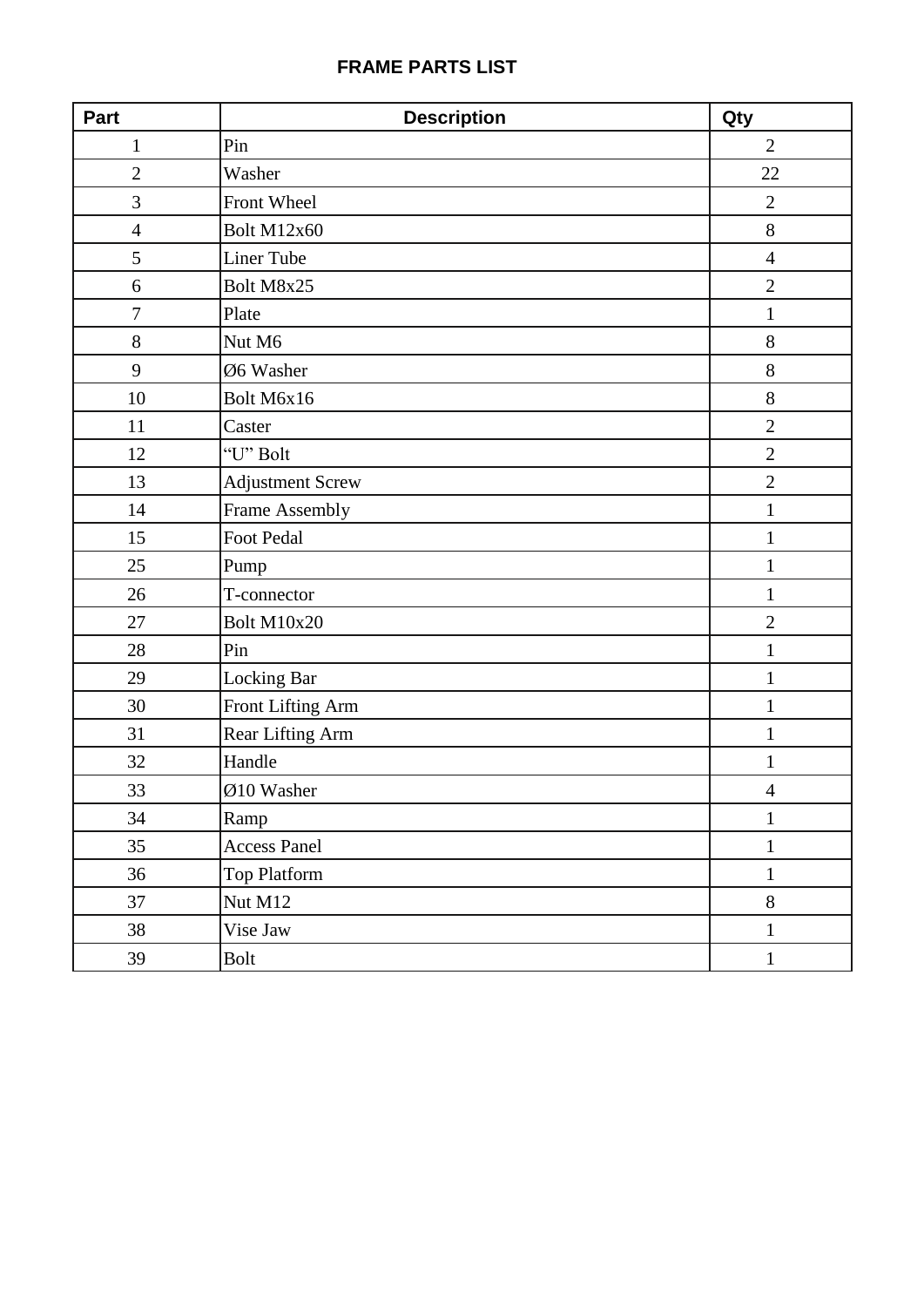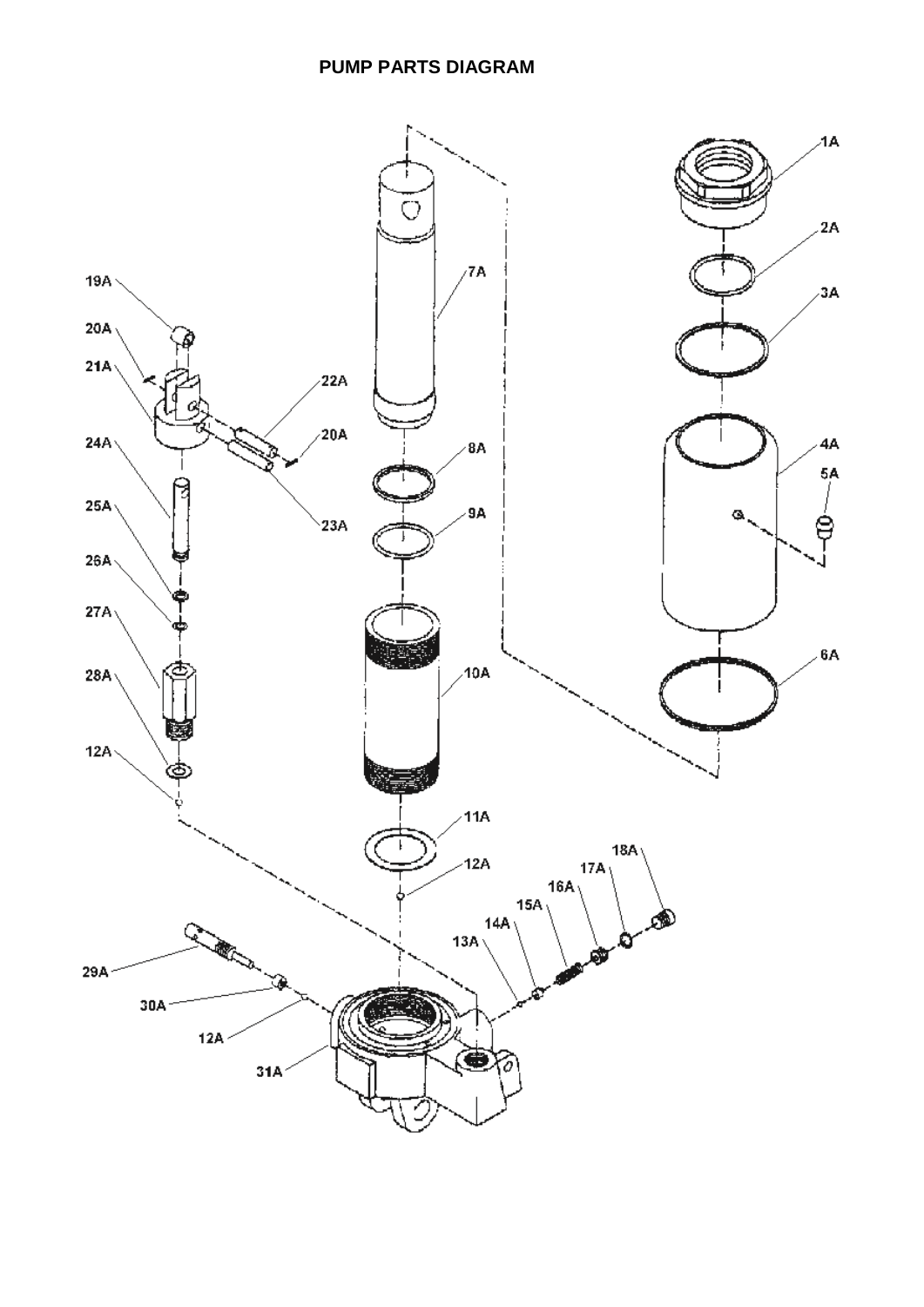#### **PUMP PARTS LIST**

| <b>Part</b> | <b>Description</b>       | Qty            |
|-------------|--------------------------|----------------|
| 1A          | <b>Top Nut</b>           | $\mathbf{1}$   |
| 2A          | $O$ -ring                | $\mathbf{1}$   |
| 3A          | Nylon Ring               | $\mathbf{1}$   |
| 4A          | Reservoir                | $\mathbf{1}$   |
| 5A          | Oil Plug                 | $\mathbf{1}$   |
| 6A          | <b>Nylon Ring</b>        | $\mathbf{1}$   |
| <b>7A</b>   | Piston Rod               | $\mathbf{1}$   |
| <b>8A</b>   | <b>Nylon Ring</b>        | $\mathbf{1}$   |
| <b>9A</b>   | $O$ -ring                | $\mathbf{1}$   |
| 10A         | Cylinder                 | $\mathbf{1}$   |
| 11A         | Nylon Ring               | $\mathbf{1}$   |
| 12A         | <b>Steel Ball</b>        | 3              |
| 13A         | <b>Steel Ball</b>        | $\mathbf{1}$   |
| 14A         | Ring                     | $\mathbf{1}$   |
| 15A         | <b>Adjustable Spring</b> | $\mathbf{1}$   |
| 16A         | <b>Adjustable Screw</b>  | $\mathbf{1}$   |
| 17A         | $O$ -ring                | $\mathbf{1}$   |
| 18A         | Screw                    | $\mathbf{1}$   |
| 19A         | Set Nut                  | $\mathbf{1}$   |
| 20A         | R-pin                    | $\overline{2}$ |
| 21A         | Cover                    | $\mathbf{1}$   |
| 22A         | <b>Short Axle</b>        | $\mathbf{1}$   |
| 23A         | Long Axle                | $\mathbf{1}$   |
| 24A         | <b>Pump Piston</b>       | $\mathbf{1}$   |
| 25A         | <b>Sealing Ring</b>      | $\mathbf{1}$   |
| 26A         | $O$ -ring                | $\mathbf{1}$   |
| 27A         | <b>Regulating Plug</b>   | $\mathbf{1}$   |
| 28A         | Copper Washer            | $\mathbf{1}$   |
| 29A         | Release Valve            | $\mathbf{1}$   |
| 30A         | Ring                     | $\mathbf{1}$   |
| 31A         | <b>Base</b>              | $\mathbf{1}$   |